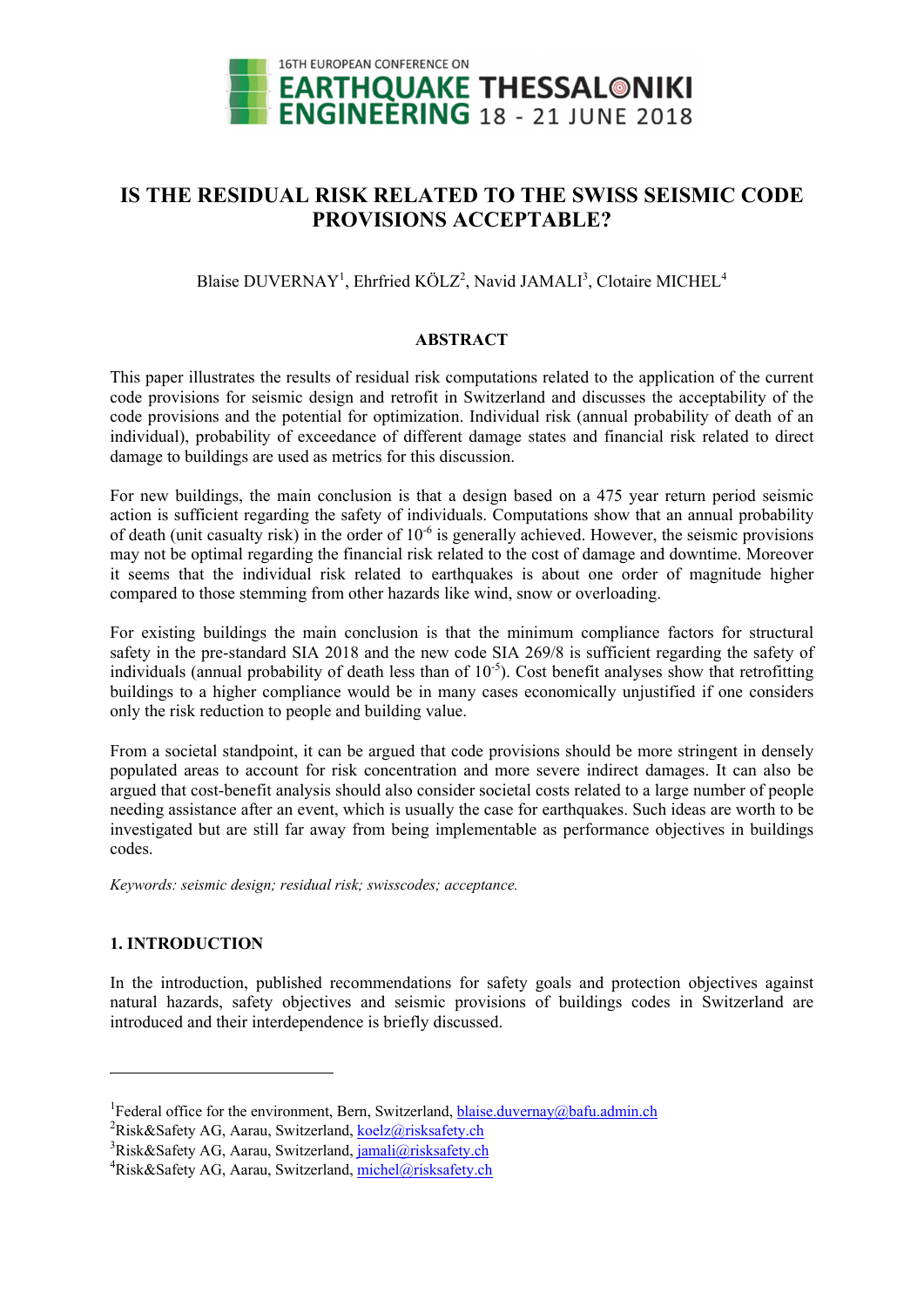# *1.1 Safety goals and protection objectives against natural hazards*

In its document "Safety Level for Natural Hazards" (PLANAT, 2013), the National Platform for Natural Hazards, gives recommendations for a uniform definition of safety level and protection objectives as well as for the formulation of safety goals. These recommendations, which are not legally binding, are primarily aimed at the Federal Council and the Department for Energy, Communication, Transport, Environment and Communication (DETEC) as its commissioning bodies. They are also aimed at those who are responsible for the implementation of an integrated risk management against natural hazards. PLANAT recommends that the following safety goals be used as long-term targets for the protected objects:

- The average risk of death for **human beings** is not significantly increased by natural hazards. The annual risk of being killed as a result of natural hazards is significantly lower than the average probability of death for the age group with the lowest mortality rate in Switzerland.
- Buildings have to provide a high level of protection to persons and their movable goods. They have to be resistant and should not pose any threat to persons and other material assets. The residual risks to persons and material assets are acceptable to the risk carriers.
- The risk to **infrastructure, economically important assets and essential natural resources for livelihood** is so low that the continued existence of the society is guaranteed today and for generations to come. Vital goods and services may only be disrupted simultaneously in large parts of Switzerland for short periods of time.
- **Cultural goods** are protected from natural hazards to ensure that their cultural value is conserved permanently.

The PLANAT recommendations are very general and do not include specific numerical values. The idea is that these safety goals and specific protection objectives should be further concretized by the relevant stakeholders. The first two safety goals which are focused on the protection of individuals and material assets are the most relevant for the Swiss society of engineers and architects (SIA) as it is the primary stakeholder defining load cases and design prescriptions (protection objectives) for civil engineering structures. Regarding the safety of individuals, a well admitted acceptance threshold for the annual risk of being killed as a result of natural hazards is  $10^{-5}$  (PLANAT, 2015). This value has already been explicitly used as a reference in the development of seismic prescriptions for existing buildings in Switzerland in 2004. This value is used as a reference for the safety of individuals in this paper. Until now, no explicit threshold value regarding the acceptable residual risk for material assets (buildings and contents) has been formulated in Switzerland. In this paper, we focus on ordinary buildings, which are the primary source of earthquake risk. The third and fourth safety goals are not discussed further in this paper.

# *1.2 Performance objectives in building codes*

Building codes are calibrated so that structural design can reach a consistent level of reliability without doing a detailed reliability analysis for each design (JCSS, 2008). Codes specify how to determine characteristic loads and material parameters and provide partial design factors as well as further requirements (conceptual or constructive measures) that the designer must satisfy. With this, an appropriate and economical safety for individuals and robustness for structures should be achieved. Further prerequisites are that the uncertainty in the characterization of the action, the structural modeling and the determination of the effects of the action are assessed correctly and that appropriate quality insurance measures are taken during the design, execution, use and maintenance of the structure.

The target reliability in building codes is expressed by a reliability index  $\beta$ . Reliability indices are typically given for structural safety and serviceability. They can be transformed into a yearly probability of exceedance of the corresponding limit state. These requirements are valid for individual structural members. Reliability indices for the whole structural system are not explicitly provided, but measures must be implemented so that the consequences of an individual structural member reaching failure remain limited (no progressive catastrophic failure). As an example, the targeted reliability for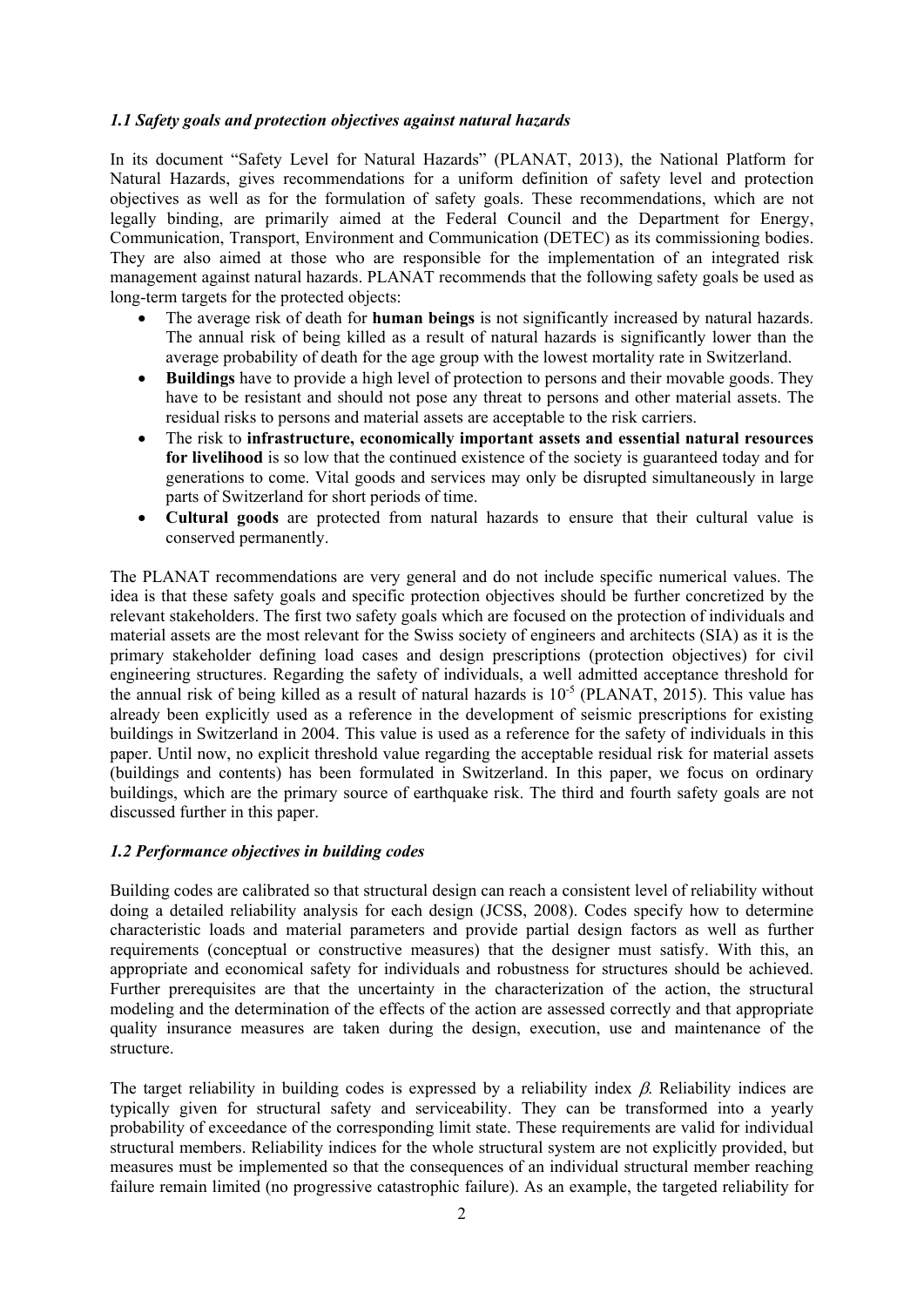normal habitation and office buildings in Eurocode EN1990:2002 "Eurocode: basis for structural design" (EN 1990, 2002) can be formulated as follows. These are also valid in the framework of the Swiss building codes.

- All members of the structure have a reliability index  $\beta$  of 4.7 for structural safety and have therefore a probability of failure lower than  $10^{-6}$  per year.
- All members of the structure have a reliability index  $\beta$  of 2.9 for serviceability and have therefore a probability of exceeding this limit state lower than  $2 \times 10^{-3}$  per year.

These reference values are used in this paper to check whether the seismic design of ordinary buildings according to the Swiss building codes fulfills these reliability requirements. For this, not meeting the structural safety requirement is interpreted as the building reaching a damage grade 3 according to the European Macroseismic Scale EMS98 (Table 1). Not meeting the serviceability requirement is interpreted as the structure reaching damage grade 1.

| Damage grade                                                                                                         | <b>Masonry buildings</b>                                                                                                                                                              | <b>Reinforced concrete buildings</b>                                                                                                                                                                                                                                |
|----------------------------------------------------------------------------------------------------------------------|---------------------------------------------------------------------------------------------------------------------------------------------------------------------------------------|---------------------------------------------------------------------------------------------------------------------------------------------------------------------------------------------------------------------------------------------------------------------|
| Damage grade 1:<br>Negligible to slight damage<br>(no structural damage, slight)<br>non-structural damage)           | Hair-line cracks in very few walls.<br>Fall of small pieces of plaster only.<br>Fall of loose stones from upper parts<br>of buildings in very few cases.                              | Fine cracks in plaster over frame<br>members or in walls at the base. Fine<br>cracks in partitions and infills.                                                                                                                                                     |
| Damage grade 2:<br>Moderate damage<br>(slight)<br>structural damage, moderate<br>non-structural damage)              | Cracks in many walls. Fall of fairly<br>large pieces of plaster. Partial<br>collapse of chimneys.                                                                                     | Cracks in columns and beams of<br>frames and in structural walls. Cracks<br>in partition and infill walls; fall of<br>brittle cladding and plaster. Falling<br>mortar from the joints of wall panels.                                                               |
| Damage grade 3:<br>Substantial to heavy damage<br>(moderate structural damage,<br>non-structural<br>heavy<br>damage) | Large and extensive cracks in most<br>walls. Roof tiles detach. Chimneys<br>fracture at the roof line; failure of<br>individual non-structural elements<br>(partitions, gable walls). | Cracks in columns and beam column<br>joints of frames at the base and at<br>joints of coupled walls. Spalling of<br>buckling<br>cover,<br>concrete<br>of<br>reinforced rods. Large cracks in<br>partition and infill walls, failure of<br>individual infill panels. |
| Damage grade 4:<br>Very heavy damage (heavy<br>structural<br>damage,<br>very<br>non-structural<br>heavy<br>damage)   | Serious<br>failure of walls; partial<br>structural failure of roofs and floors.                                                                                                       | Large cracks in structural elements<br>with compression failure of concrete<br>and fracture of rebars; bond failure of<br>beam reinforced bars; tilting of<br>columns. Collapse of a few columns<br>or of a single upper floor.                                     |
| Damage grade 5:<br>Destruction                                                                                       | Total or near total collapse.                                                                                                                                                         | Collapse of ground floor or parts<br>(e. g. wings) of buildings.                                                                                                                                                                                                    |

Table 1. EMS98 Damage classification (Grünthal et al., 1998).

Eurocode EN1990:2002 further gives indications and target values to adapt the reliability index depending on the consequences of failure or loss of serviceability of a construction. The exact underlying objectives are not specified. Methods to define reliability indices based on the relative cost of measures and on the consequences of failure are discussed in JCSS (2008) and in Narasimhan (2012). For high costs and large consequences, it is for example suggested that the yearly probability of failure (reaching or exceeding the limit state for structural safety) could be set as high as  $10^{-4}$ instead of  $10^{-6}$ . This proposed threshold value of  $10^{-4}$  per year is of interest for existing buildings, where no commensurate retrofitting measures can be found to increase the seismic safety.

# *1.3 Seismic code provisions for new buildings*

# *1.3.1 The building code SIA 261*

For new structures, the seismic provisions of the Swiss building codes (SIA 261, 2014) are largely in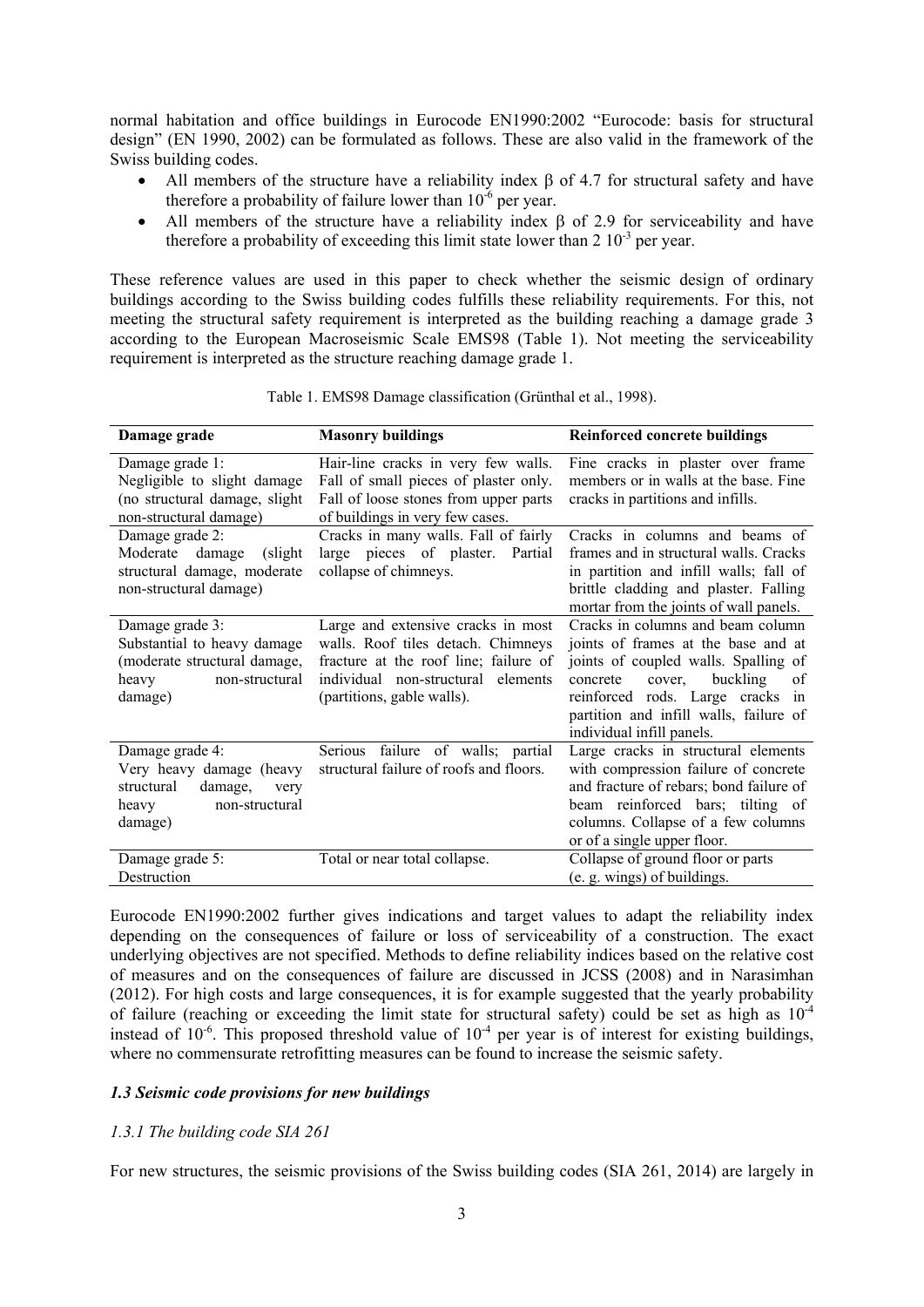line with the provisions of the current Eurocode 8, part 1 (EN1998-1, 2004). The type 1 elastic design spectra for a return period of 475 years and importance factors of 1.0, 1.2 and 1.4 depending on the importance class of the structure define the seismic design loads for structural safety design. A verification of serviceability is only required for the highest importance class (importance class III).

# *1.3.2 The 475 year return period for the seismic action and what's behind it*

The use of the seismic action for a return period of 475 years as a basis for the seismic design is common to many modern building codes. This reference value has been originally selected for building codes in regions of high seismicity, such as California. The complex historical development and rationale behind the choice of a return period of 500 years is described in chapter 11 of Scawthorn et al. (2002). BSSC (1997), which was an accepted consensus and basis for modern seismic provisions in the US, recommended to use a maximum considered earthquake (MCE) ground shaking for a return period of 2'500 years. This level of seismic hazard was selected to be representative for a maximum, or near maximum credible event and for strong historical events. Close to active faults with a high activity rate, the MCE ground shaking can be replaced by deterministic values from characteristic earthquake scenarios. The targeted performance objective in BSSC (1997) is a conditional collapse probability for buildings designed according to code of at most 1% for the MCE seismic action (collapse prevention objective, interpreted here as a conditional probability of at most 1% of reaching or exceeding damage grade 4 according to the EMS98 (table 1)). Taking into account the conservativeness used for the design of structural members in building codes, it was set that designing with 2/3 of the 2'500 year return period seismic action would satisfy the collapse prevention objective. It was observed that 2/3 of the 2'500 year seismic action corresponded to the 500-year return period seismic action for the hazard data available at the time. This explains the choice to use 500 years as the return period to define the seismic action in modern building codes. This choice has then been further adopted in zones of low to moderate seismicity without really testing if the performance objective behind it was still met. In this respect, hazard curves in regions of low to moderate seismicity show that 2/3 of the 2'500 year return period seismic action corresponds rather to a seismic action with a return period of approximately 1'000 years instead of 500. It can be therefore expected that the safety level of structures using the 500 year return period seismic action for design will be lower in zones of low to moderate seismicity than in zones of high seismicity, all other things being kept equal. Beside the shape of the hazard curves, the uncertainty in the structural fragility influences significantly the safety level. For this reason, the concept of risk-targeted hazard map has recently emerged. For instance, Silva et al. (2016) proposed a map of Europe of the collapse probability of new seismically designed buildings. It confirms that buildings designed in higher seismicity areas are safer.

# *1.3.3 Declarative protection objectives of the Eurocode 8*

Eurocode 8 part 1 (EN1998-1, 2004) contains declarative protection objectives summarized as follows:

- No collapse requirement. The structure shall be designed and constructed to withstand the design seismic action without local or global collapse, thus retaining its structural integrity and a residual load bearing capacity after the seismic events. The associated recommended return period for the seismic action to be considered is 475 years.
- **Damage limitation requirement.** The structure shall be designed and constructed to withstand a seismic action having a larger probability of occurrence than the design seismic action, without the occurrence of damage and the associated limitations of use, the costs of which would be disproportionately high in comparison with the costs of the structure itself. The associated recommended return period for the seismic action to be considered is 95 years.

Eurocode 8 doesn't provide recommendation values for the target reliabilities. These have to be decided by the national authorities, which was, to the knowledge of the authors, not explicitly done in the case of SIA building codes. The non-collapse requirement is interpreted in this study as "the structure should have a low probability  $(1%)$  to reach damage grade 4 according to EMS98 (table 1) after the occurrence of the design seismic action.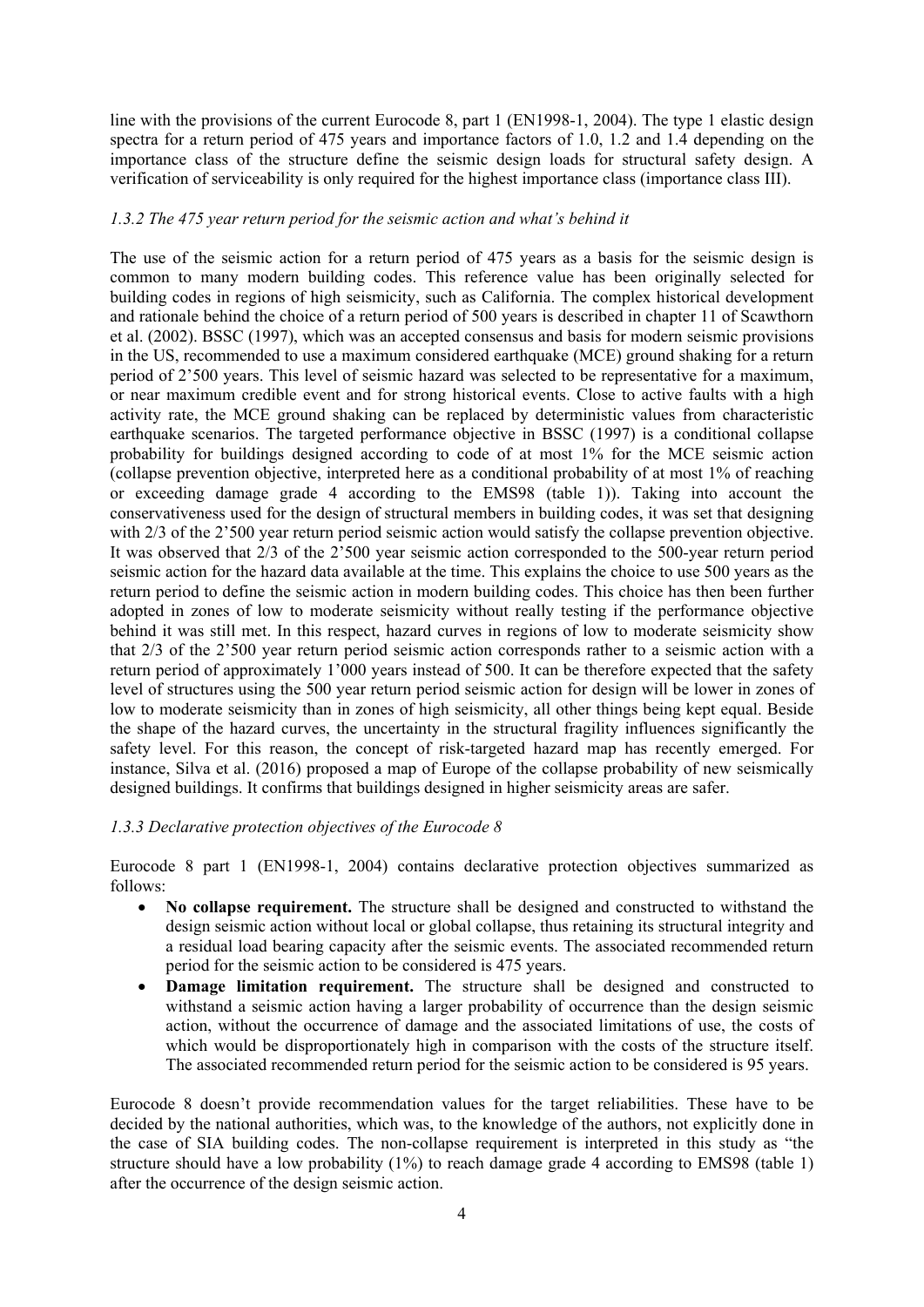#### *1.4 Seismic code provisions for existing buildings*

The pre-standard SIA 2018 (SIA, 2004) for the verification of the seismic safety of existing buildings was published in 2004 and replaced in December 2017 by the new building code SIA 269/8 "Existing structures - earthquakes" (SIA, 2017). This new code uses the main principles of the pre-standard SIA 2018 and it is applicable to a wider range of existing structures, like earth- and retaining structures.

The first central concept of SIA 269/8 is the **compliance factor**  $\alpha_{\text{eff}}$  which indicates the degree of compliance of an existing structure with the requirements for new structures. For construction works class I (common structures) and II (structures with high occupancy, or with high consequences in case of collapse), the minimum compliance factor  $\alpha_{min}$  is 0,25. For construction works class III as well as for school buildings and constructions with an important infrastructure function, the minimum compliance factor  $\alpha_{min}$  is 0,40. Below the minimum compliance factor of 0.25, the safety of individuals is deemed unacceptable with an annual probability of death exceeding  $10^{-5}$  (see also section 2.2).

The second central concept is the **recommendation of measures**. Three cases are distinguished depending on the compliance factor of an existing structure (see also Figure 1):



Figure 1: Recommendations of measures according to the new SIA building code 269/8.

- 1. If the compliance factor  $\alpha_{\text{eff}}$  is under the threshold value of  $\alpha_{\text{min}}$ , retrofit measures are necessary in order to reach a compliance factor after intervention  $(\alpha_{int})$  at least equal to  $\alpha_{min}$ .
- 2. If the compliance factor  $\alpha_{\text{eff}}$  is above  $\alpha_{\text{min}}$  but below the dashed curves in Figure 1, then retrofitting must be implemented as long as the related measures are *commensurate*. The objective is to reach a compliance factor of 1,0. If this is not possible, measures must be implemented up until the limit of commensurability. If no commensurate measures can be found then the existing state can be accepted.
- 3. If the compliance factor  $\alpha_{\text{eff}}$  is above the dashed line in Figure 1, the existing state is acceptable as it is probably impossible to find commensurate measures.

The third central concept is the **commensurability of measures**. In SIA 269/8 the criterion used is the efficiency of measures  $EF_M$ , which is the ratio between the risk reduction in Swiss francs per year and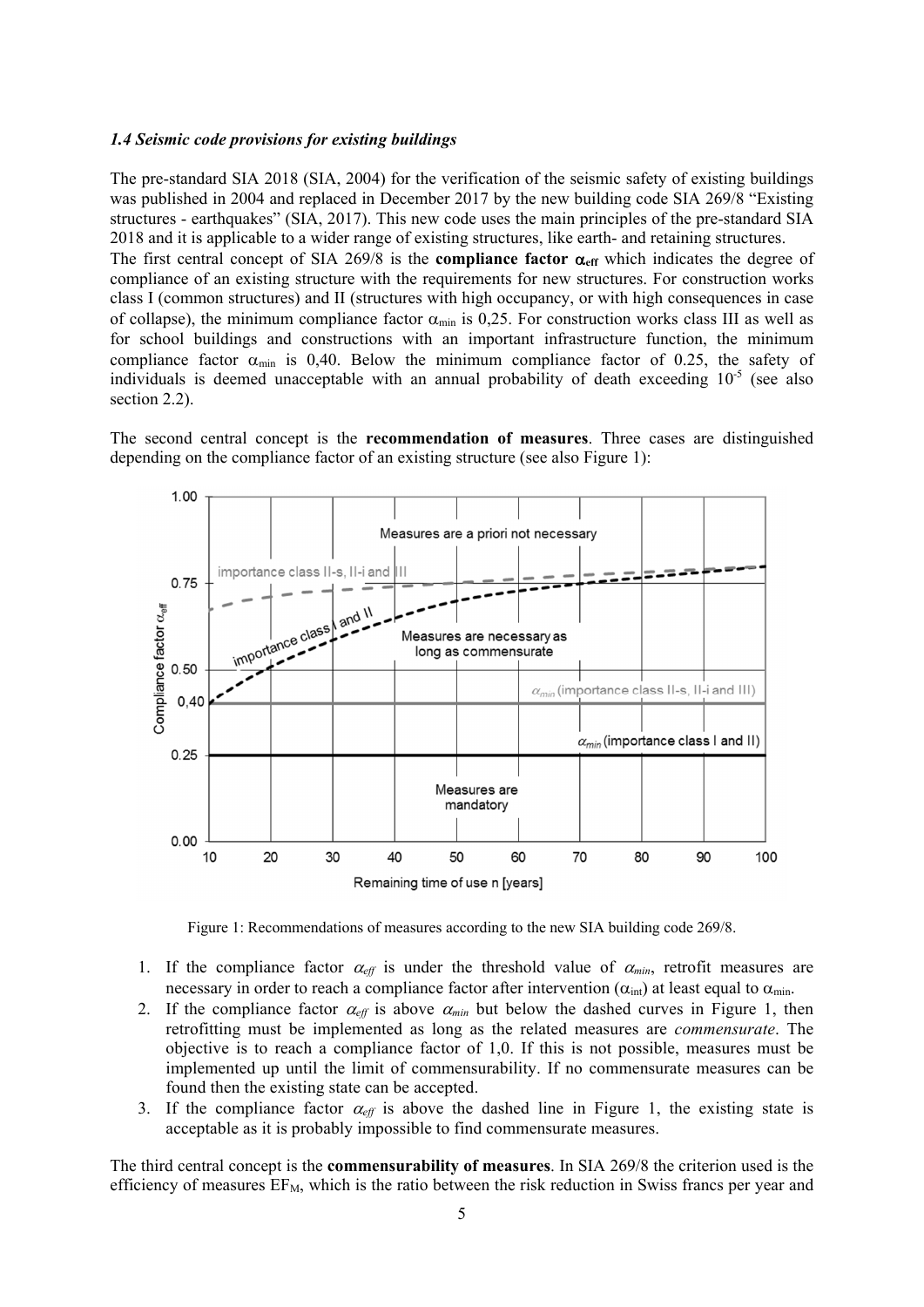the annualized cost of measures computed with a discounting factor of 2 % over the remaining time of use. In SIA 269/8, risk reduction can be explicitly computed for casualty risk (figure 2), risk of direct damage to the building and its content (Figure 3), business interruption and loss of infrastructure function. Using figure 2, the casualty risk is computed by multiplying the risk factor for individuals by the average number of people in the building and a value of 10 million Swiss francs per life saved. Using figure 3, the annualized risk from direct damage to the construction is calculated as the multiplication of the risk factor BRF by the value of the construction.

# **2. PROBABILISTIC RISK FOR BENCHMARK BUILDINGS AND DERIVED RISK CURVES**

### *2.1 Context*

As a support to the issuance of the new building code SIA 269/8 and in the interest of providing better tools for the probabilistic seismic risk computation for existing buildings in Switzerland, the Federal Office for the Environment (FOEN) initiated a research project with the following objectives:

- Provide a consistent set of probabilistic hazard data in EMS-Intensity (empirical approach) and spectral acceleration values (mechanical approach) for 4 sites covering the range of seismic hazard in Switzerland.
- Develop fragility functions for 5 existing benchmark buildings, including uncertainties. Develop fragility functions for 2 retrofitted buildings from the original set of 5 buildings.
- Prepare a reusable documented computational framework for the probabilistic risk quantification using an empirical approach (based on macroseismic intensity) and a mechanical approach (based on spectral acceleration).
- Obtain verification data for the casualty risk curve in the pre-standard SIA 2018 (figure 2) and data for the risk curve for property damage in the new building SIA 269/8 (figure 3).

A synthesis of the results of these studies (Jamali et al., 2015; Karbassi et al. 2015) is used in this paper to assess and discuss the residual risk related to the Swiss seismic code provisions. Although the risk studies were performed for existing buildings that were not designed according to the seismic provisions of the Swiss building codes, the results can be extrapolated up to a compliance factor of 1, which is used as proxy for code compliant buildings. The results presented in section 2 and the related discussions in section 3 are focused on results that are valid for a force-based design or verification of buildings. For a discussion of the limitations and specific issues related to the probabilistic computation of the seismic risk for the benchmark buildings, the reader is referred to Jamali et al. (2015).

#### *2.2 Casualty risk*

Figure 2 shows the results of the computations of the risk factor to individuals (PRF, annual probability of death of an individual) for the 5 benchmark existing buildings and 2 retrofitted buildings in 4 locations in Switzerland for both mechanical and empirical approaches (Jamali et al., 2015). They are compared to the risk curves from the building code SIA 269/8 and the pre-standard SIA 2018 that relate the compliance factor  $\alpha_{\text{eff}}$  of a building with the PRF.

The large scatter in the results in Figure 2 indicates a large uncertainty in the probabilistic seismic risk computations and a far from perfect correlation between the compliance factor and the casualty risk. The results nevertheless confirm that a minimum compliance factor  $\alpha_{\min}$  of 0.25 is an adequate threshold between cases with an unacceptable, versus acceptable safety for individuals (threshold value for PRF of  $10^{-5}$ ). The exact form of the selected risk curve in SIA 269/8 is based on a rather qualitative fitting through the data set. For logical consistency with the declared safety objective and selected value for  $\alpha_{min}$  the curve passes through the point ( $\alpha_{eff}$  = 0.25; PRF = 10<sup>-5</sup>). Furthermore it is selected so that the risk reduction for people with the increase of the compliance factor is somewhat higher than what it would be the case when using a best fit curve through the dataset. This choice is motivated by the fact that the curve should be on the "safe side" regarding the choice of investing to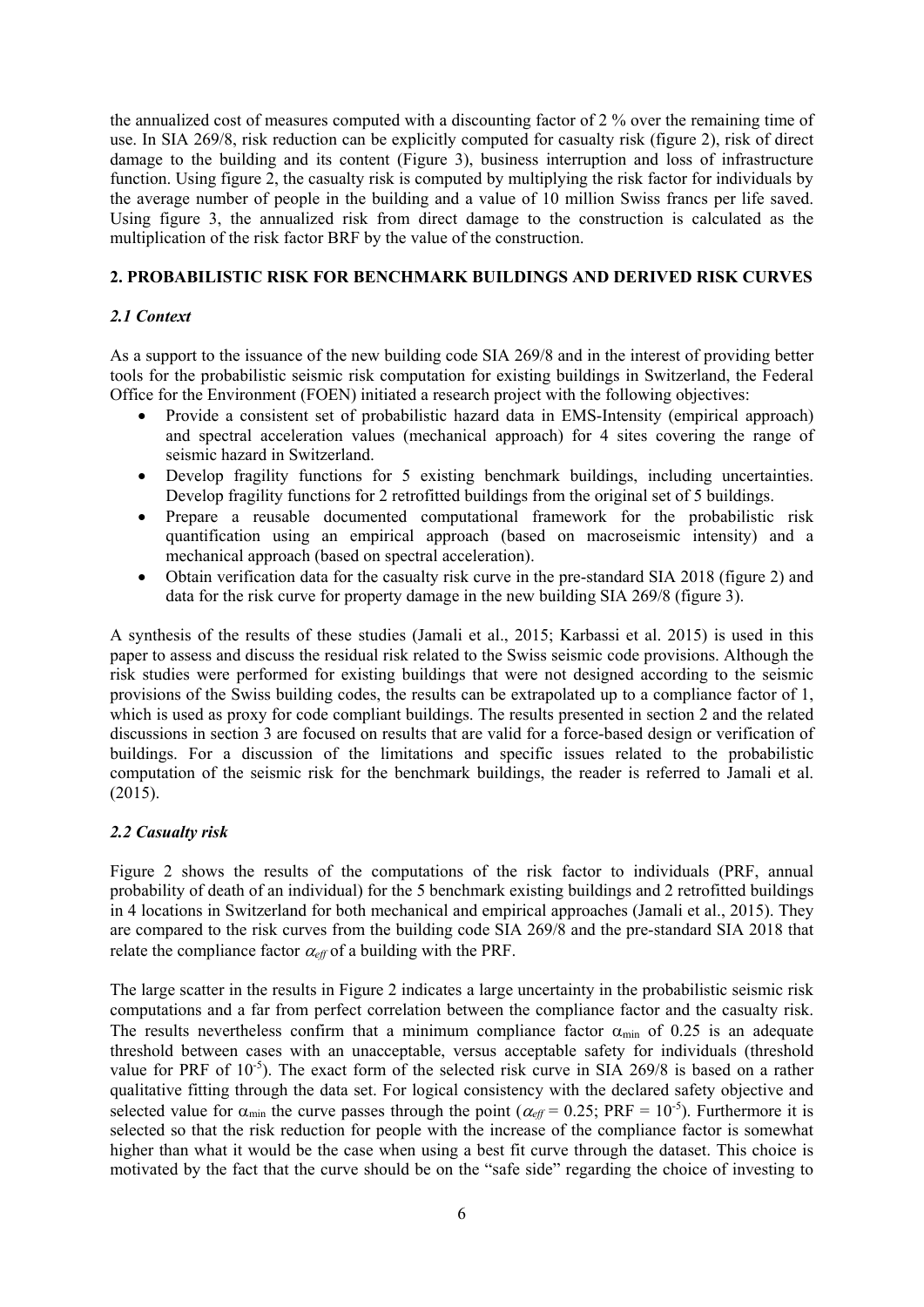reduce risk to individuals in the face of the large uncertainties at hand.





### *2.3 Risk related to the direct property damage*

Figure 3 presents the results of the computations of the unit property loss risk (BRF, annual direct structural and non-structural loss) for 5 benchmark existing buildings and 2 retrofitted buildings in 4 locations in Switzerland for both mechanical and empirical approaches (Jamali et al., 2015). It is compared to the risk curve from the building code SIA 269/8 relating the compliance factor  $\alpha_{\text{eff}}$  of a building to the BRF.



Figure 3: Risk curve in the building code SIA 269/8 and results of the computations of unit property loss of Jamali et al. (2015) (squares: mechanical approach; diamonds: empirical approach).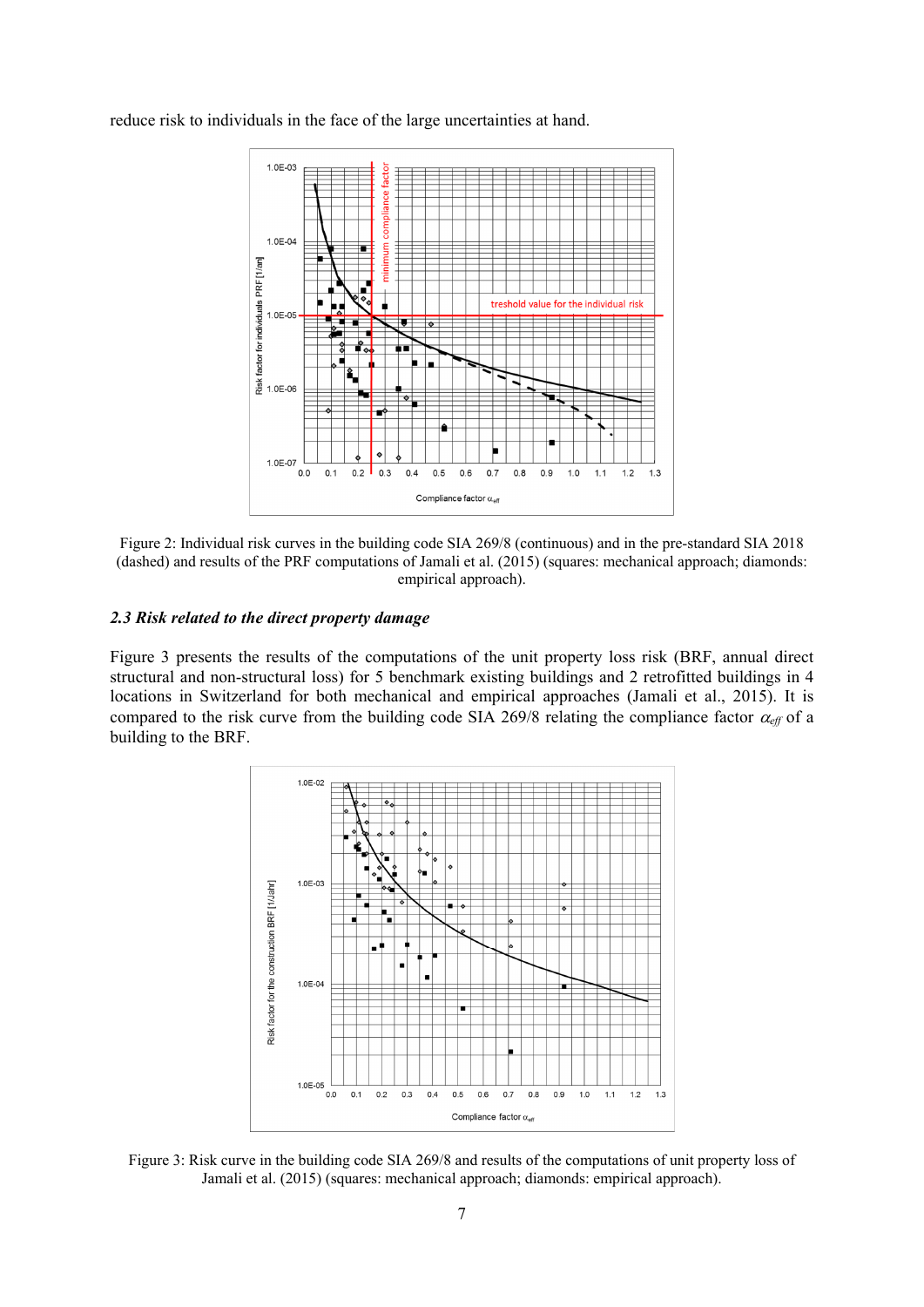The results show again a large dispersion for the same reasons as stated in section 2.2. A systematic difference is observed between the results from the empirical approach and the mechanical approach, which is representative of a large epistemic uncertainty. The form of the selected risk curve in SIA 269/8 is based on a best fit approach through the data set.

#### *2.4 Probability of exceedance of different damage grades*

In Figures 4 and 5, different relevant probability of exceedance of EMS98 damage grades (table 1) are presented. The results show again a large scatter with a systematic difference between the empirical and the mechanical approaches. Most of the usable data is for a compliance factor lower than 0.5. Possible ranges of exceedance probabilities for a compliance factor of 1 are estimated through a regression of the dataset for the empirical and mechanical approaches.



Figure 4: Annual probability of damage (*i.e.* exceeding damage grade 1) (left) and probability of reaching damage grade 3 (right) for 5 benchmark existing buildings and 2 retrofitted buildings in 4 locations in Switzerland as a function of compliance factor  $\alpha_{\text{eff}}$  (squares: mechanical approach; diamonds: empirical approach) (Jamali et al., 2015).



Figure 5: Probability of exceedance of damage grade 2 (left) and 3 (right) over a period of 50 years for 5 benchmark existing buildings and 2 retrofitted buildings in 4 locations in Switzerland as a function of compliance factor *eff* (squares: mechanical approach; diamonds: empirical approach) (Jamali et al., 2015).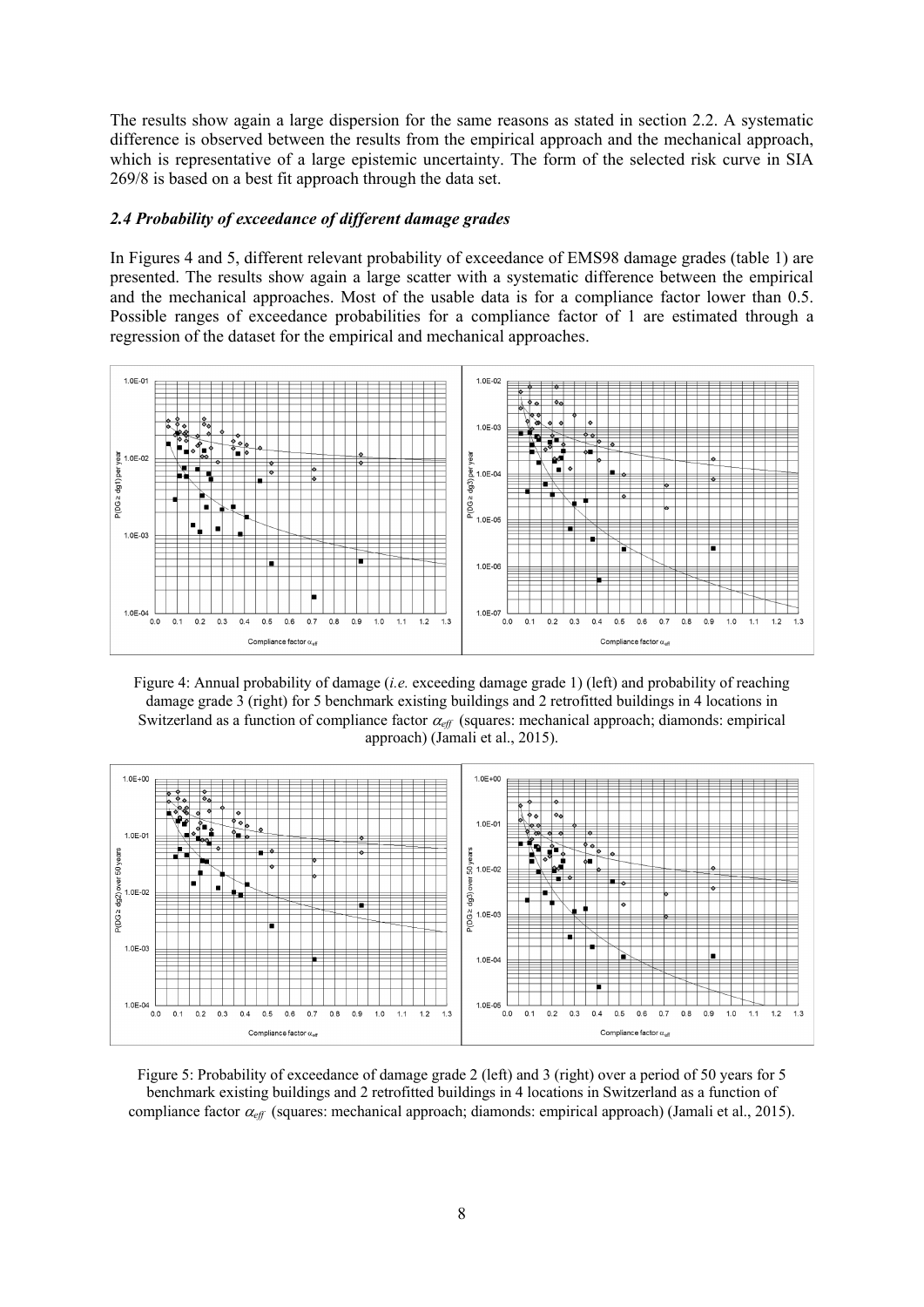# **3. DISCUSSION OF THE ACCEPTABILITY OF THE RESIDUAL RISK**

### *3.1 Individual risk to people*

For new buildings, this study shows that a design based on a 475 year return period seismic action for a zone of low to moderate seismicity like Switzerland leads to an annual probability of death in the order of  $10^{-6}$ , which is an order of magnitude lower than the accepted threshold value for the protection of individuals against natural hazards in Switzerland. Looking at figure 2, it can be argued that further reducing the human risk by raising the seismic provisions for new buildings might be disproportionate if one only considers the risk reduction to people. This would need to be further investigated.

For existing buildings, the minimum compliance factors for structural safety in SIA 269/8 has been calibrated by design so that it leads lead to an annual probability of death of  $10^{-5}$ , which is the accepted threshold value for the protection of individuals against natural hazards in Switzerland. Experience shows that this risk can be further reduced by commensurate measures in buildings with high occupancy (Wenk, 2008).

# *3.2 Financial risk due to the direct structural and non-structural damage*

Using figure 3, which is the summary of the risk computations performed by Jamali et al. (2015), it can be seen that, for a compliance factor of 1.0 (code compliant new buildings), the annualized property risk should be in the order of  $10^{-4}$  multiplied by the building value. For a building value of 1 million Swiss francs, this amounts to a financial risk linked to the direct damage of the building of 100 Swiss francs per year. There is no explicit threshold value for such a risk in Switzerland so that its acceptability cannot be directly assessed. A good indicator regarding the acceptability of the residual financial risk is that private insurance companies are willing to insure properties with such risk levels and that premiums tailored to the risk level of code compliant buildings would be relatively cheap and thus acceptable from the standpoint of an owner. As a further point of comparison, current private seismic insurance policies for existing buildings (regardless of code compliance) have yearly premiums (with a deductible between 5 and 10% of the building value) that are typically in the range of 250 to 800 Swiss francs for a building value of 1 million Swiss francs.

More relevant from an owner's perspective would be the yearly probability (or the probability over a period of 50 years) to lose a substantial amount of the building value, leading to very serious financial problems if he is not insured. If we consider this situation to be the probability of reaching damage grade 3, then, for a code compliant building, the yearly probability of a so-called financial ruin would be in the order of 0.1% over a period of 50 years (see figure 5). Here again, the acceptability of such a probability cannot be discussed as threshold values are not formulated for such risks.

For existing buildings, it can be seen in figure 3 that for the minimum compliance factor of 0.25 (or 25%), the risk index for building damage is an order of magnitude higher. If a majority of existing buildings were to be at this low level of seismic safety, then the risk would be difficult to insure. Premiums would be very high and insurances would probably not be willing to have a high market penetration because of the risk concentration.

# *3.3 Consistency with the reliability requirements of the building codes*

A regression of the data in figure 4 left leads to an expected range for P(DG>dg3  $\alpha_{\text{eff}} = 1.0$ ) between  $5.10^{-7}$  and  $10^{-4}$  per year. This range is mostly above the value of  $10^{-6}$  per year required for the reliability for structural safety according to Eurocode EN1990:2002 "Eurocode: basis for structural design". Even if one considers P(DG≥dg4  $\alpha_{\text{eff}}$  = 1.0) per year to be a more appropriate indicator to assess the reliability for structural safety, the results are still partly an order of magnitude higher than the threshold value of  $10^{-6}$  per year.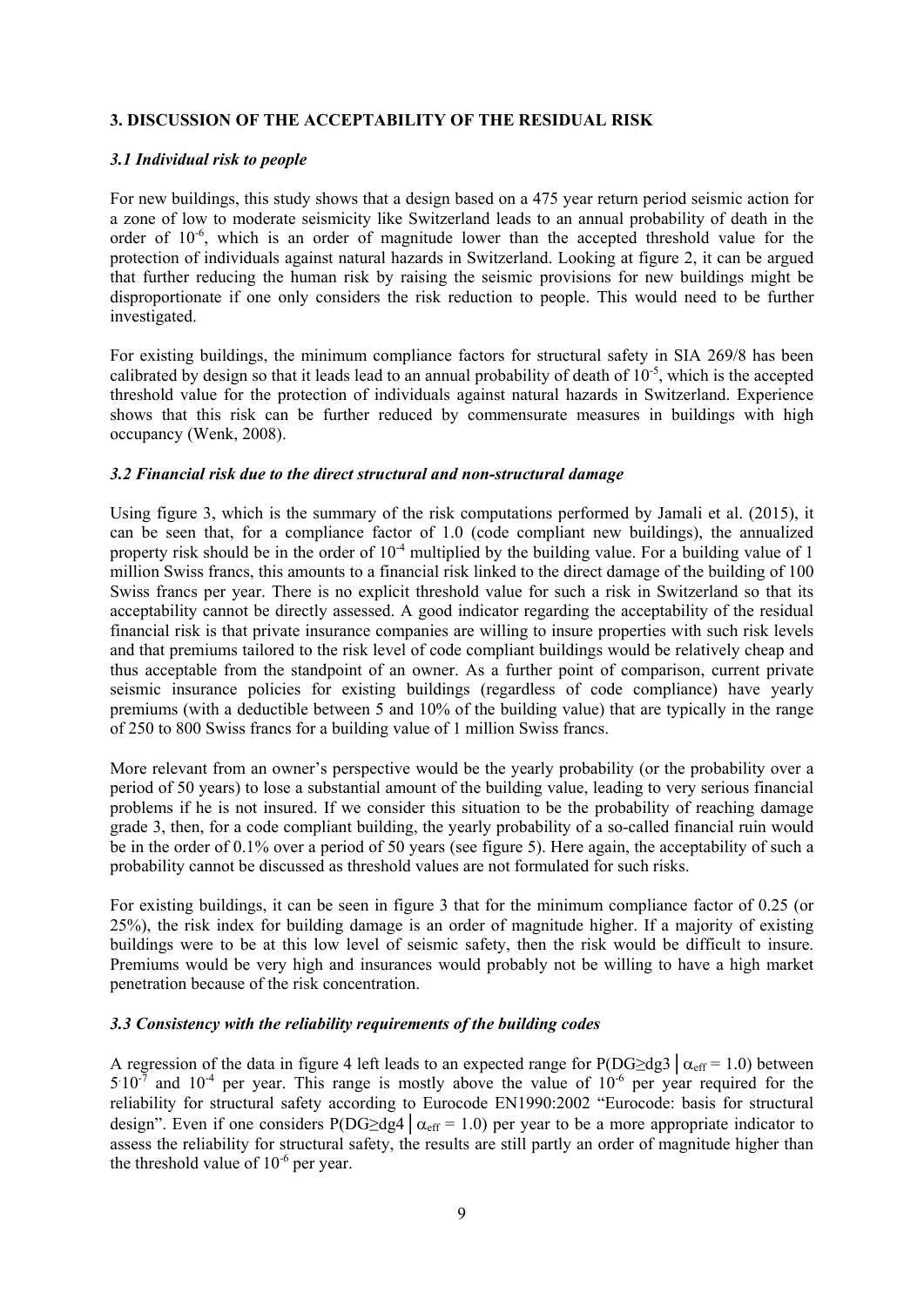A regression of the data in figure 4 right leads to an expected range for P(DG $\geq$ dg1 |  $\alpha_{\text{eff}}$  = 1.0) between  $5.10^{-4}$  and  $10^{-2}$  per year. This range is partly above the value of  $2.10^{-3}$  per year required for the reliability for serviceability according to Eurocode EN1990:2002. If one considers P(DG≥dg2  $\alpha_{\text{eff}}$  = 1.0) per year to be a more appropriate indicator to assess the reliability for serviceability, then in this case, the results would be lower than the threshold value of  $2.10^{-3}$  per year and the criterion of EN1990:2002 would be fulfilled.

These comparisons tend to show that seismic design according to the Swiss building codes are probably not meeting the reliability requirements for structural safety and serviceability according to the Eurocodes. The discrepancy seems greater for structural safety than for serviceability. It can be supposed that this finding is in general valid for other countries using Eurocodes. Building code committees need to decide if lower reliability indices are acceptable for rare accidental load cases like earthquakes or not.

# *3.4 Consistency with the general expectations of building owners*

Building owners or their representatives are usually unaware of the nature of the protection objectives for seismic design in the building codes. One frequent expectation is that no damage should occur to their structure in case of an earthquake as it is designed according to the codes. As figure 5 is showing the probability of having a substantial damage to a building over a period of 50 years is not negligible, even if the building has a compliance factor of 1.0 (proxy for a new code compliant building). If one interprets damage grade 2 according to the EMS as being a threshold for a relatively long disruption of use and the necessity for extensive repairs after an event, then the probability over 50 years of having this problem or worse is in the order of 0.5 to  $10\%$  (see figure 5, left).

If one interprets damage grade 3 as being a damage grade for which the building is at the border between reparable with very high costs and complete loss, then the probability of losing the greater part or even the whole value of the building over a period of 50 years is in the order of 0.1% with a variability of  $\pm$  one order of magnitude.

Are these performances acceptable to an owner for a new building designed according to code? This question has never been thoroughly discussed in Switzerland.

# **4. IMPROVEMENT POSSIBILITIES**

# *4.1 Finding the economical optimum for human risk and owner's financial risk*

It should be analyzed for different building types at what level of seismic action the additional cost for seismic design stops being commensurate to the risk reduction for human occupancy and the owner's financial risk. This approach would target the optimization of the seismic provisions in the domain of direct responsibility (safety of building) and interest (minimization of future losses through investments with a positive cost-benefit ratio) of the building owner.

# *4.2 Optimize the protection objectives of importance class III buildings*

Although not specifically studied, the definition of performance objectives for so-called lifeline structures should be improved in the codes. The importance factor of 1.4 in the current building code SIA 261 is considered by the authors to be too low when considering the risk concentration linked with these critical objects. Furthermore, the performance objectives regarding serviceability should be much more specific and descriptive, as owners, architects and engineers are often confused about how to implement the rather vague code requirements in practice.

# *4.3 Emphasize conceptual design and constructive measures to reduce property and downtime risks*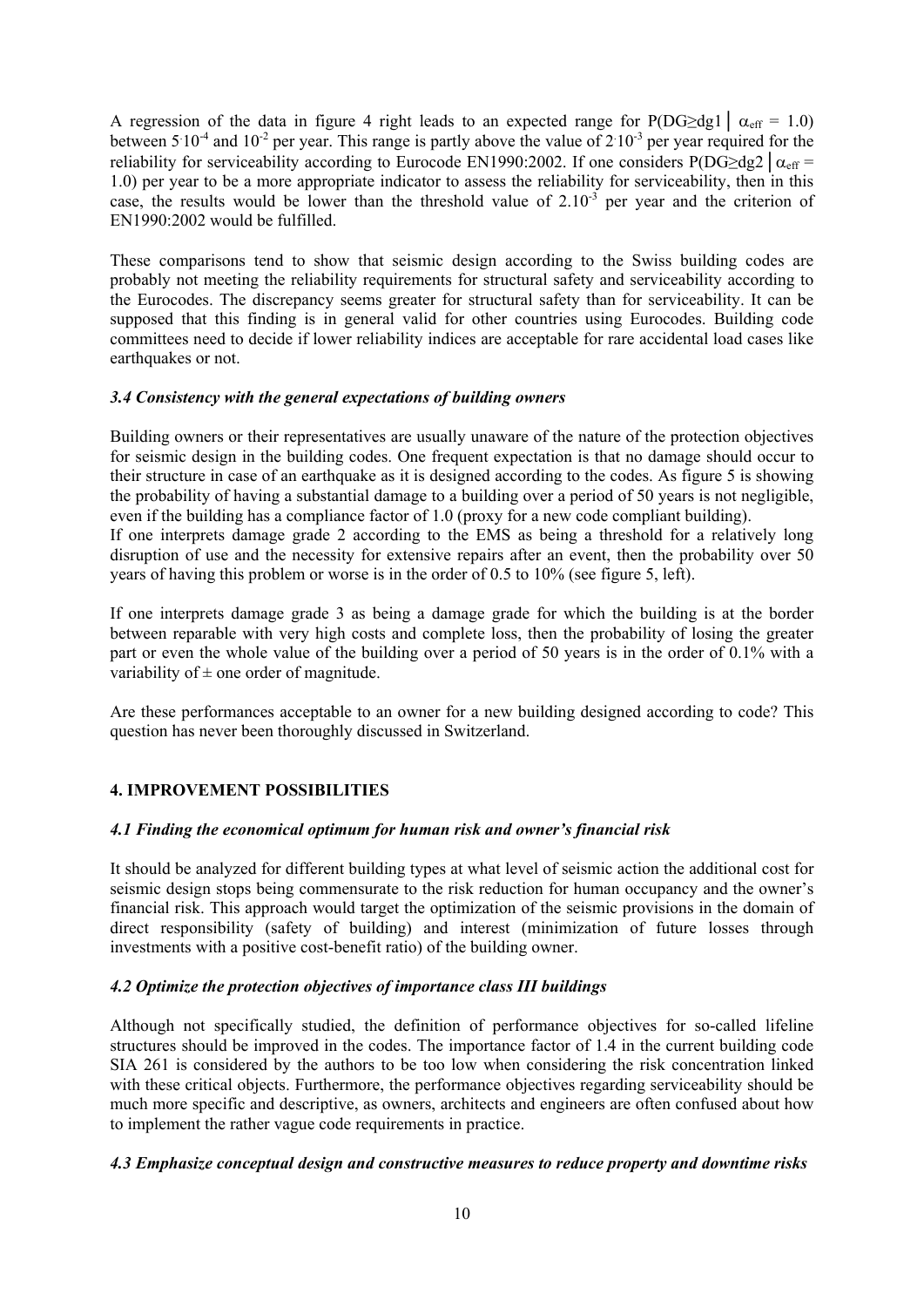The level of seismic action and the degree of conservativeness in the design process is only one aspect of the problem. Robustness and damage limitation are greatly influenced by the conceptual design and the implementation of efficient and cost effective standardized constructive measures. To this matter, building codes should put more emphasis on the seismic protection and design of non-structural elements and on the interaction between the structural concept and the protection of non-structural elements.

#### *4.4 Communicate transparently about the protection objectives with building owners*

Civil engineers are often unable to explain what is going to happen when the design seismic action occurs and what the seismic design action means in relation to earthquake scenarios. One way to be more transparent towards building owners and allow them to decide if they want more stringent seismic provisions than required by the building codes would be to communicate the expected damage grade when the design seismic action occurs and the probability of exceeding different damage grades over the lifetime of the building. Further information, such as what kind of scenarios are covered by the design seismic action and how much stronger the shaking could be in the epicentral region of a characteristic event (and what the consequences of that would be) would also be helpful. Such communication efforts should be supported by material prepared by national code committees.

# *4.5 Defining and testing societal protection objectives*

In this approach a representative group of all relevant stakeholders (associations of building owners, renters and the private economy, cantonal authorities and insurances) should try to define possible societal protection objectives taking into account the different perspectives of the groups of interests. The possible integration of such societal objectives in the building code provisions could then be evaluated taking into account the achieved risk reduction including societal costs of seismic damage. This approach would follow the trend of societal resilience. It would require the computation of the risk not only for individual objects, but for the built environment and the welfare of the society as a whole. Central questions like who is obliged or ready to pay for which kind of risk reduction, as well as who is legitimated to enforce which kind of requirements will need to be answered.

# **5. CONCLUSIONS**

This paper shows that a design based on a 475 year return period seismic action for a zone of low to moderate seismicity like Switzerland is adequate regarding the protection of individual lives. Computations show that an annual probability of death in the order of  $10^{-6}$  and lower is generally achieved. However, the seismic provisions may not be optimal regarding the financial risk related to the cost of damage and downtime. This holds true in particular in the case of earthquakes where many structures are hit by the same event, thus increasing the cost and duration of repair. Further studies are needed to determine at what level of seismic action the additional cost for seismic design stops being commensurate to the risk reduction for humans and the financial risk reduction for the owner.

For existing buildings, the minimum compliance factors for structural safety in the building code SIA  $269/8$  are set so that the annual probability of death remains smaller than  $10^{-5}$ , which is a generally accepted threshold value for natural hazards. Cost benefit analyses show that retrofitting buildings to a higher compliance factor is mostly justified for buildings with a high human occupancy or a very important function linked with high indirect consequences by the loss of functionality. Retrofitting based solely on the risk reduction to property value would be in most cases not commensurate.

It seems logical and desirable that cost-benefit analyses related to the determination of seismic requirements in building codes consider the societal costs of earthquake events. This principle is surely worth investigating but is still far away from being implementable in the buildings codes. Testing possible options would require the involvement of very different stakeholders with conflicting interests would require to answer critical questions such as who is responsible to pay for which risk